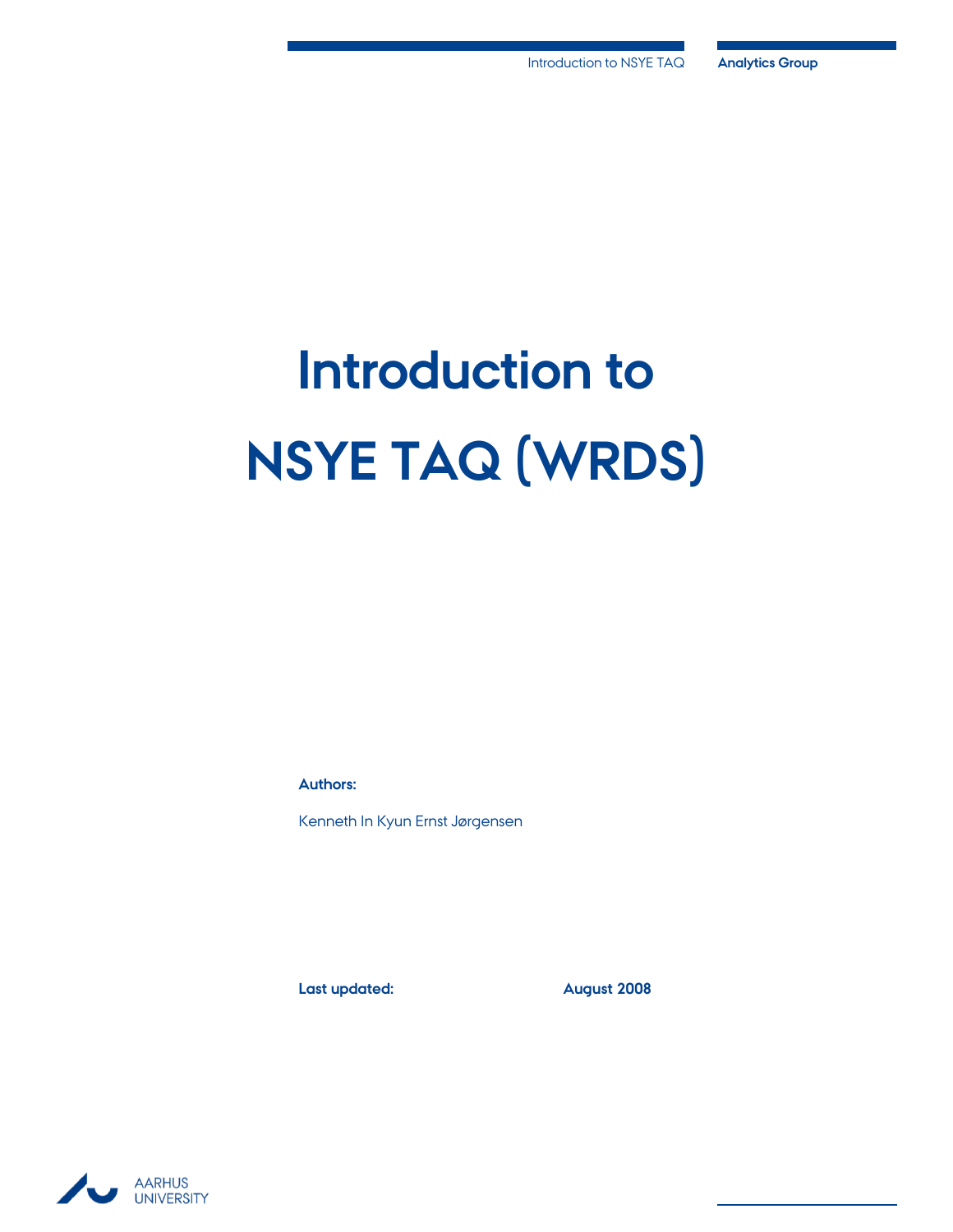## Table of contents

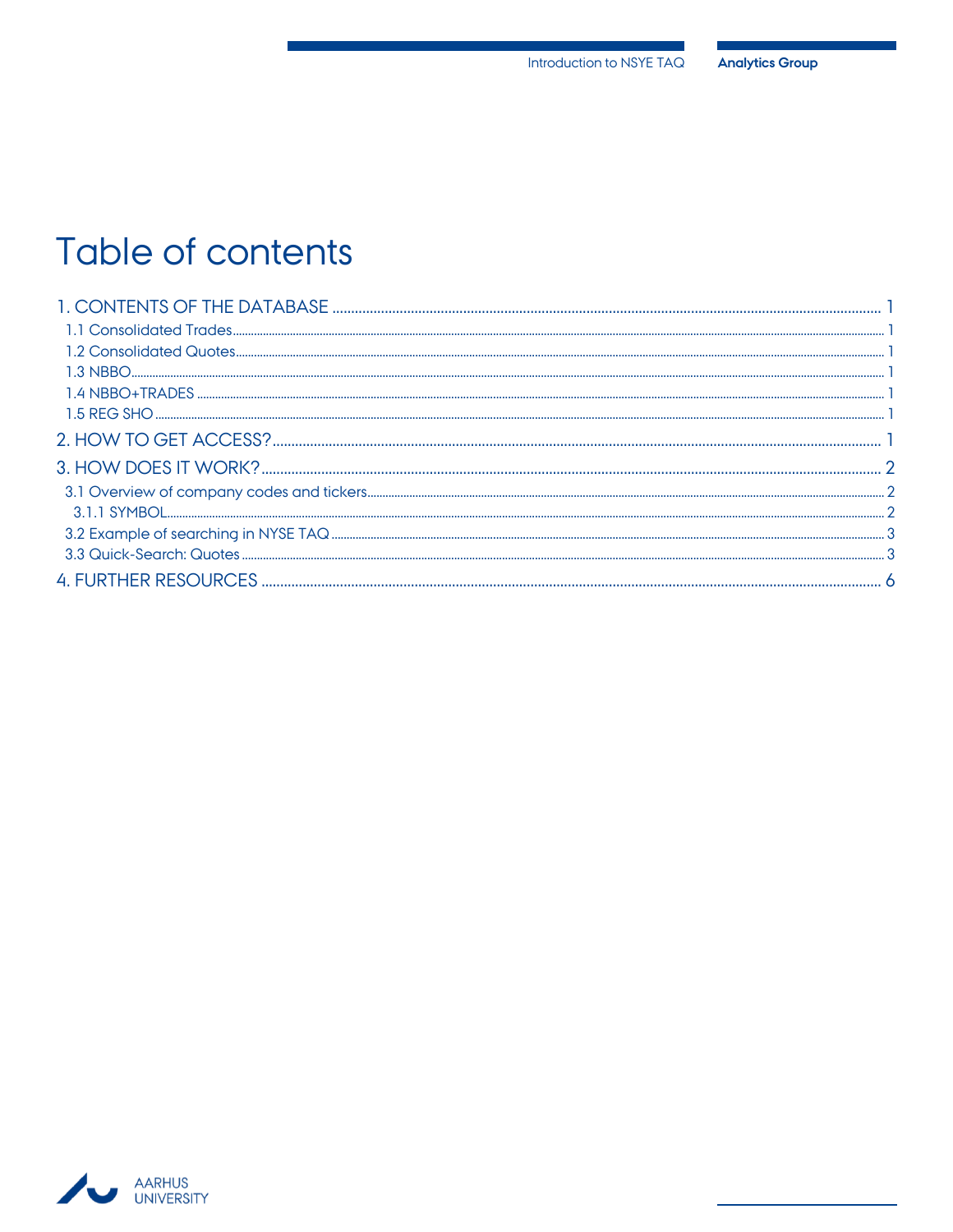## <span id="page-2-0"></span>**1. Contents of the database**

The information in the database consists of trades and quotes data from actual trading days. NYSE TAQ covers data of listed companies from New York Stock Exchange (NYSE), American Exchange (AMEX) and National Association of Securities Dealers Automated Quotation System (NASDAQ). The information can be used to analyze market microstructure effects, such as liquidity for securities. The database contains available information from january 1993 to December 2007. ASB has subscription from january 2003 to December 2007.

### <span id="page-2-1"></span>**1.1 Consolidated Trades**

This section contains information on the intraday trading volume for NYSE, AMEX and NASDAQ.

#### <span id="page-2-2"></span>**1.2 Consolidated Quotes**

This section contains information on the intraday quoted prices for NYSE, AMEX and NASDAQ The most important data items are TIME, Bid price<sup>1</sup>, Offer price<sup>2</sup> and Bid/Offer size in round lots<sup>3</sup> .

## <span id="page-2-3"></span>**1.3 NBBO**

This section contains information on the Best intraday quoted prices for NYSE, AMEX and NASDAQ. The most important data items are NBB quoted Time, NBB price (BID), NBO price (OFFER) and NBB/NBO size (in round lots).

## <span id="page-2-4"></span>**1.4 NBBO+TRADES**

This section contains information on the Best intraday trading volume for NYSE, AMEX and NASDAQ.

## <span id="page-2-5"></span>**1.5 REG SHO**

This section contains information on shorted quoted prices for NYSE, AMEX and NASDAQ. Short selling is referred to, when an investor borrows a security and sells it immediately. At a later time the investor hopes to buy back the security at a lower price in order to profit from the short sellling.

## <span id="page-2-6"></span>**2. How to get access?**

Access to NYSE TAQ (Trades and Quotes) is part of the Wharton Research Databases Services (WRDS) and is available through the computers in H212 (building 2627). Further instruction about accessing NYSE TAQ can be read at [http://libsearch.asb.dk/functionality/alphabetbrowse.aspx?letter=N.](http://libsearch.asb.dk/functionality/alphabetbrowse.aspx?letter=N)



 $\overline{a}$ 

<sup>&</sup>lt;sup>1</sup> Bid is the price, which a market maker is willing to buy a security

<sup>&</sup>lt;sup>2</sup> Offer price is also known as Ask price. It is the price at which a market maker is willing to sell the security. The difference between the Bid and Offer price is called the Bid-Offer spread.

<sup>3</sup> Round lots are an agreement of the units required for the quoted prices e.g. 100 stocks for a specific price.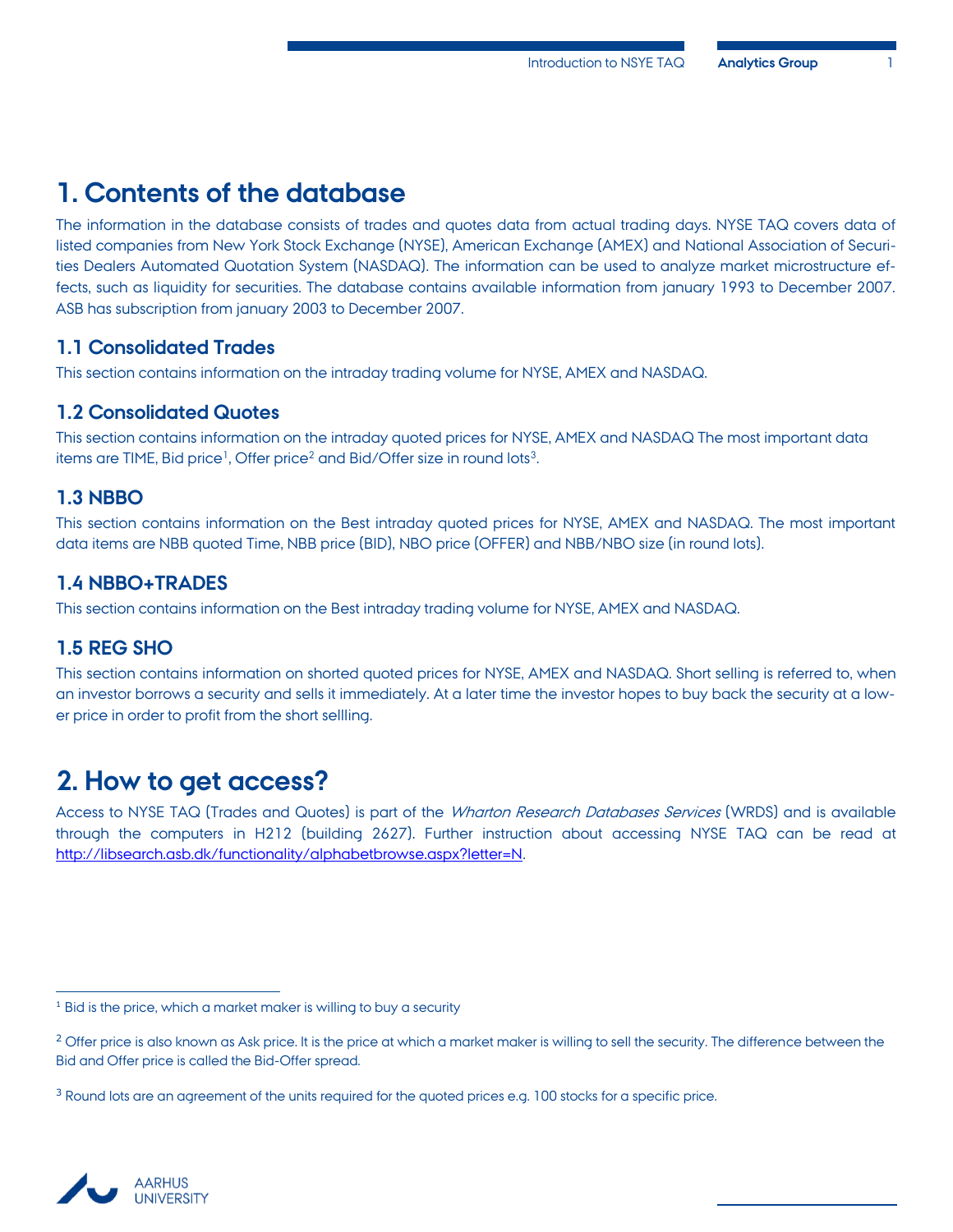## <span id="page-3-0"></span>**3. How does it work?**

The following example will illustrate a search on Intraday data for Novo Nordisk, which is listed on New York Stock Exchange, and thereby available in the database. The primary searching is quite alike in WRDS in general, and the search will thereby act as an example for further searches.

#### <span id="page-3-1"></span>**3.1 Overview of company codes and tickers**

Searching in WRDS is available based on different ticker symbols and codes. The following sections will outline the difference and advantages of the different codes and tickers.

#### <span id="page-3-2"></span>**3.1.1 SYMBOL**

SYMBOL can usually, but not always, be identified with the ticker symbol of the company's publicly traded common stock. However, the same ticker can be assigned to different companies on different exchanges and company tickers can change over time. For example, the ticker "C" has been used by both Chrysler and Citigroup. Consequently, the ticker symbol is often an unreliable way to identify companies over time and in different databases.

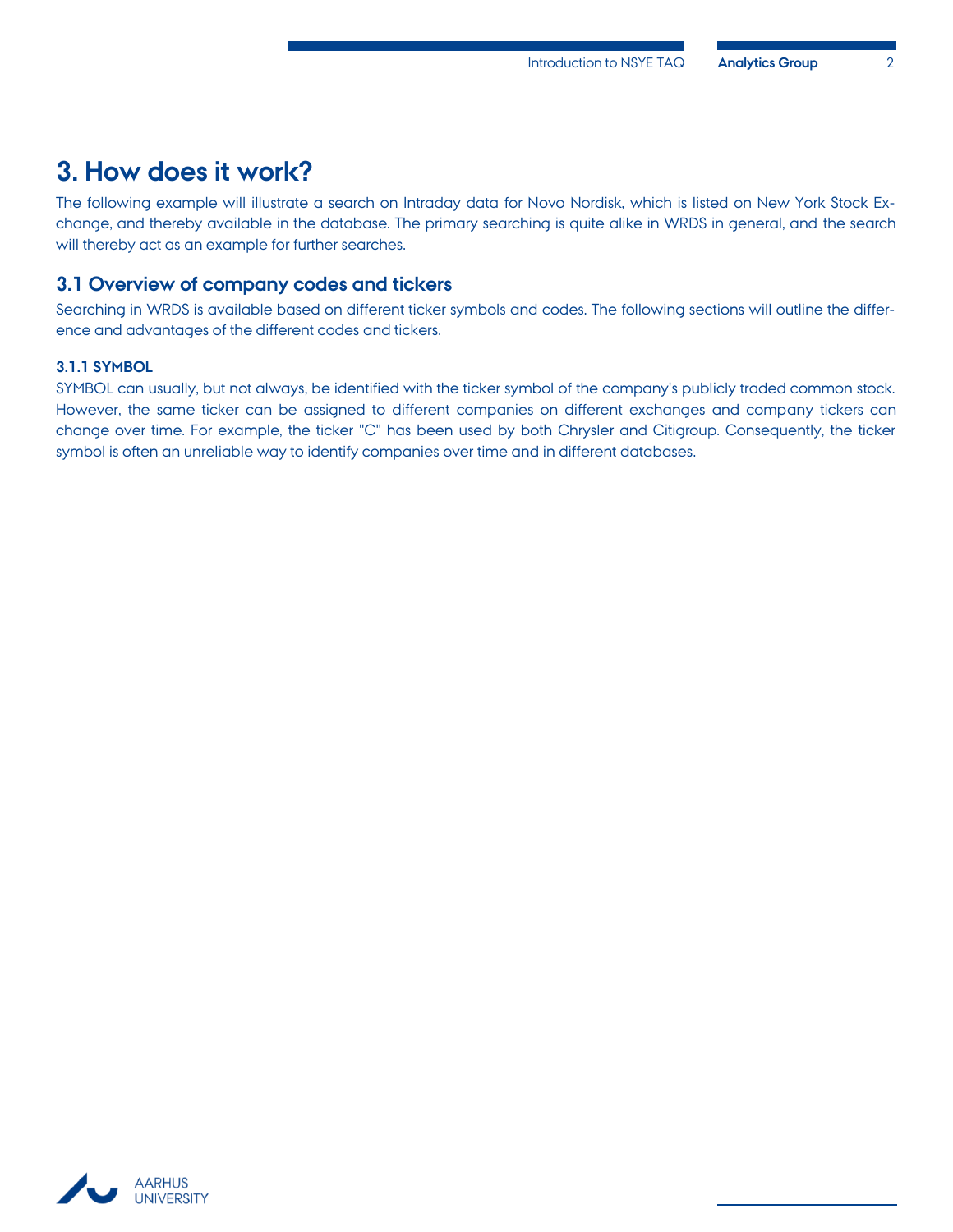## <span id="page-4-0"></span>**3.2 Example of searching in NYSE TAQ**

The startup in WRDS gives you the following options

|                                                      | home<br>my.wrds<br>tools<br>support                                                                                                                                                                                                                                       | forums<br>about<br>news                                                                                              |
|------------------------------------------------------|---------------------------------------------------------------------------------------------------------------------------------------------------------------------------------------------------------------------------------------------------------------------------|----------------------------------------------------------------------------------------------------------------------|
|                                                      | datasets<br>Select a dataset<br>$\checkmark$                                                                                                                                                                                                                              |                                                                                                                      |
|                                                      | <b>Wharton Research Data Services</b><br>//The Path to Business Intelligence >                                                                                                                                                                                            | logout now!                                                                                                          |
| Home<br>my.WRDS<br>$\triangleright$ Tools<br>Support | WRDS taps the most comprehensive sources of financial, accounting, economic, management, marketing, banking, and insurance data. (More<br>about WRDS)                                                                                                                     | <b>New Compustat Update</b><br><b>Schedule</b>                                                                       |
| Forums<br>News<br>About                              | WRDS Scheduled Downtime - Saturday, June 21.<br>The WRDS server will be undergoing maintenance from 10am - 6pm (EDT) on Saturday, June 21.                                                                                                                                | <b>CENTRIS Data</b>                                                                                                  |
| Other Links                                          | The WRDS web site will be un available between 10:00-10:15 AM and 5:45-6:00PM (EDT). Interactive (UNIX) logins and PC SAS sessions<br>will be unavailable during the entire maintenance window.                                                                           | <b>Trial Dataset:</b><br><b>IPOs from GSIOnline</b>                                                                  |
|                                                      | We apologize for any inconvenience.                                                                                                                                                                                                                                       | <b>Need Support?</b>                                                                                                 |
|                                                      | REQUESTING YOUR FEEDBACK: Please consider answering our new, brief (only 5 questions) WRDS Customer Survey.<br>Your feedback is vital in helping us make WRDS more valuable for you. Please click here to take our survey, which will<br>open in a new window. Thank you! | <b>Forums@WRDS</b><br><b>Latest Topics</b>                                                                           |
|                                                      | Dataset List by Vendor Dataset List by Concept<br>University of Aarhus subscribes to datasets from the following providers (for details on datasets and permissions within each group, see My<br>Permissions in mv.WRDS):                                                 | delete a list of firms from<br>data<br>ftse250<br>SAS/CONNECT sharing file<br>attributes<br>how to output regression |
|                                                      | • COMPUSTAT Global & EMDB<br>• COMPUSTAT North America<br>$\bullet$ CRSP<br>• CUSTP Master File<br>• NYSE TAO                                                                                                                                                             | residual by firm<br><b>Search Forums</b><br>go<br>libes                                                              |

By clicking on NYSE TAQ the following screen appears, where the data options are located in the left-hand side. Pointing the mouse over the listed databases will provide a brief description of the contents of the databases.



## <span id="page-4-1"></span>**3.3 Quick-Search: Quotes**

In our search we want data information on the quoted intraday prices for Novo Nordisk. By clicking on consolidated quotes in the left-hand side the following menu appears. The first step includes a specification of the data range i.e. we must specify how many days to include. The second step involves a specification of the intraday hour to hour range. Default is set to include the whole trading day range i.e. from opening to ending hours of the trading. The third step includes a specification of the company search. In this example we operate with Novo Nordisk, which is the search term to be included. In the search we have found a CUSIP and a Symbol code, and we can see that data is available from January

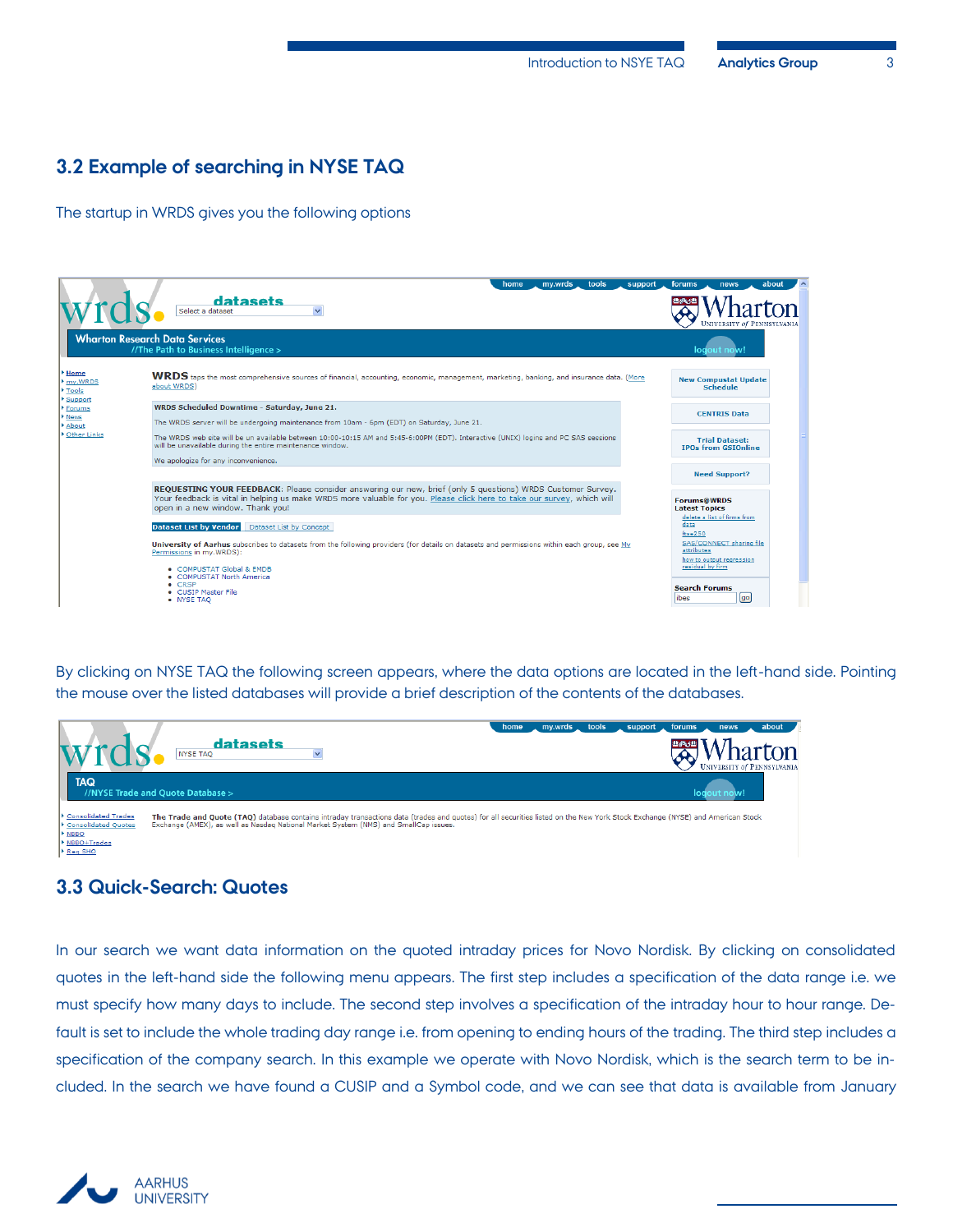1993 to august 2006 for the security. Symbol is Mnemonic code only available within the WRDS databases. CUSIP is a universal code that enables a tracking of the security in other financial databases e.g. Orbis or Amadeus.

| <b>TAQ - Consolidated Quotes</b>                                                                                                                                                                                                                       |                   |                                                                    |
|--------------------------------------------------------------------------------------------------------------------------------------------------------------------------------------------------------------------------------------------------------|-------------------|--------------------------------------------------------------------|
| The latest NYSE TAQ manual (version 1.0.9, 10/30/2006) indicates some modifications on the exchange<br><b>Code</b>                                                                                                                                     |                   |                                                                    |
| Data Query   Documentation   Data Manuals   Retrieve from myWRDS Queries                                                                                                                                                                               |                   |                                                                    |
| <b>Step One: Date Range</b>                                                                                                                                                                                                                            |                   |                                                                    |
| Beginning Jan $\sqrt{6}$ 06 $\sqrt{2007}$<br>Aug $\vee$ 10 $\vee$ 2007 $\vee$<br>Ending<br>* Data is available from January 1993 through August 2007.                                                                                                  |                   | Specify the time period for the data range.                        |
| <b>Step Two: Time Range</b>                                                                                                                                                                                                                            |                   |                                                                    |
| Filter observations by timestamp<br>Beginning $\begin{array}{ c c c c c c }\n\hline\n09 & \vee & 30 & \vee & 00 & \vee \\ \hline\n\end{array}$<br>16 $\vee$ : 00 $\vee$ : 00 $\vee$<br>Ending<br>* Default to observations within normal trading hours |                   | Default intra-day timerange is set to be<br>within the trading day |
| <b>Step Three: Search</b>                                                                                                                                                                                                                              |                   |                                                                    |
| Search By SYMBOL V                                                                                                                                                                                                                                     |                   |                                                                    |
| Choose 1 Of 3 Methods                                                                                                                                                                                                                                  |                   |                                                                    |
| 1. Company Codes<br><b>NVO</b><br>Code Lookup                                                                                                                                                                                                          |                   |                                                                    |
| ◯ 2. File Containing Company Codes<br>Browse.<br>◯ 3. Entire Detabase                                                                                                                                                                                  |                   | Search for Novo Nordisk by clicking on<br>code lookup              |
| Find<br>Close<br>Matches found: 1                                                                                                                                                                                                                      |                   |                                                                    |
| <b>SYMBOL NAME</b><br><b>CUSIP</b>                                                                                                                                                                                                                     | <b>DATE RANGE</b> |                                                                    |
| NOVO NORDISK ADS 1 ORD SH JAN1993-AUG2006<br>670100205000 NVO                                                                                                                                                                                          |                   |                                                                    |

The first part of our search specification is now completed. In the next step we need to specify, which parts of the intraday data we want to extract. In this example we want the bid price, offer price, bid size in number of round lots, quote condition and exchange on which the quote occurred.



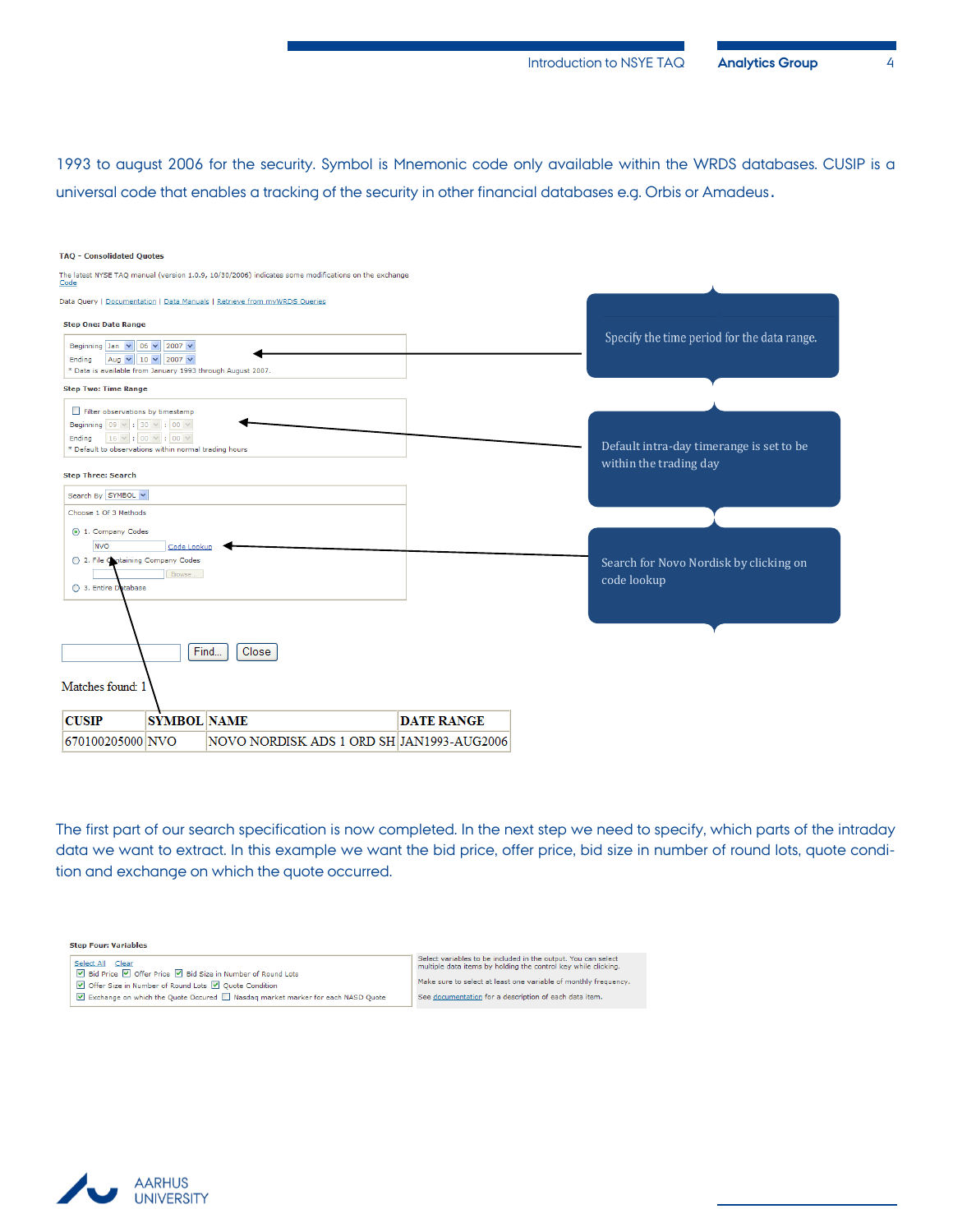#### Next we need to specify the export process.

#### **Step Five: Output**

| <b>Output Format</b>                    |  |
|-----------------------------------------|--|
| tab-delimited text (*.txt)              |  |
| fixed-width text (*.txt)                |  |
| comma-delimited text (*.csv)            |  |
| tab-delimited text (*.txt)              |  |
| dBase file (*.dbf)                      |  |
| SAS Windows 32 dataset (*.sas7bdat)     |  |
| SAS Solaris 64 dataset (*.sas7bdat)     |  |
| SAS transport file (*.trp) (PROC CPORT) |  |
| SAS transport file (*.xpt) (PROC COPY)  |  |
| HTML table (*.htm)                      |  |
| STATA file (*.dta)                      |  |
| SPSS file (*.sav)                       |  |
|                                         |  |

How 'Save Query' works -- Using myWRDS Queries

Under output format it is possible to specify, which data format to export to. In our example we will export to a tabdelimited text file. WRDS offers numerous output formats into the most popular statistical packages and text files.

#### By clicking submit request the following window appears.

#### **Data Request Summary**

| Data Request ID                         | 201221037                        |
|-----------------------------------------|----------------------------------|
| Libraries/Data Sets                     | taq/cq /                         |
| Frequency/Date Range                    | intraday / 06Jan2007 - 10Aug2007 |
| Search Variable                         | <b>SYMBOL</b>                    |
| Input Codes<br>$1$ item(s)              | <b>NVO</b>                       |
| <b>Conditional Statements</b>           | n/a                              |
| Output format/Compression               | tab/                             |
| Variables Selected                      | BID OFR BIDSIZ OFRSIZ MODE EX    |
| Extra Variables and Parameters Selected |                                  |

Your output is complete. Click on the link below to open the output file.

201221037.txt (105.0 MB, 2497523 observations 9 variables)

Download instructions<br>Netscape users... Shift-click<br>Internet Explorer users... Right-click and select "Save Target As..."

Right-click on the link, and choose save as. The text-file can now be imported into a statistical program.

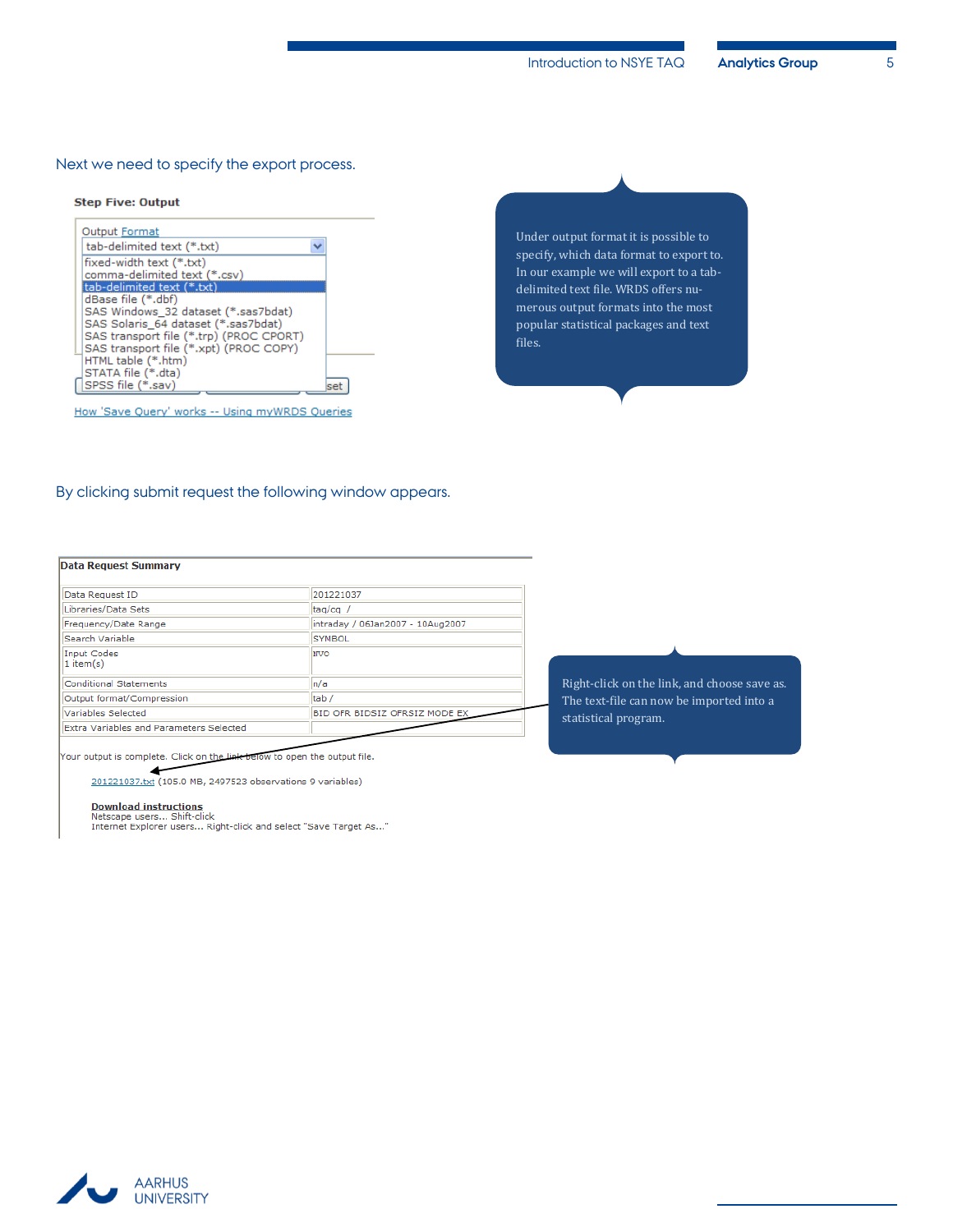## <span id="page-7-0"></span>**4. Further resources**

WRDS offers various manuals online that readily explains the different data types and how to export the data. Usually the manuals are available at the top of each category.



The following manuals are available online for NYSE TAQ